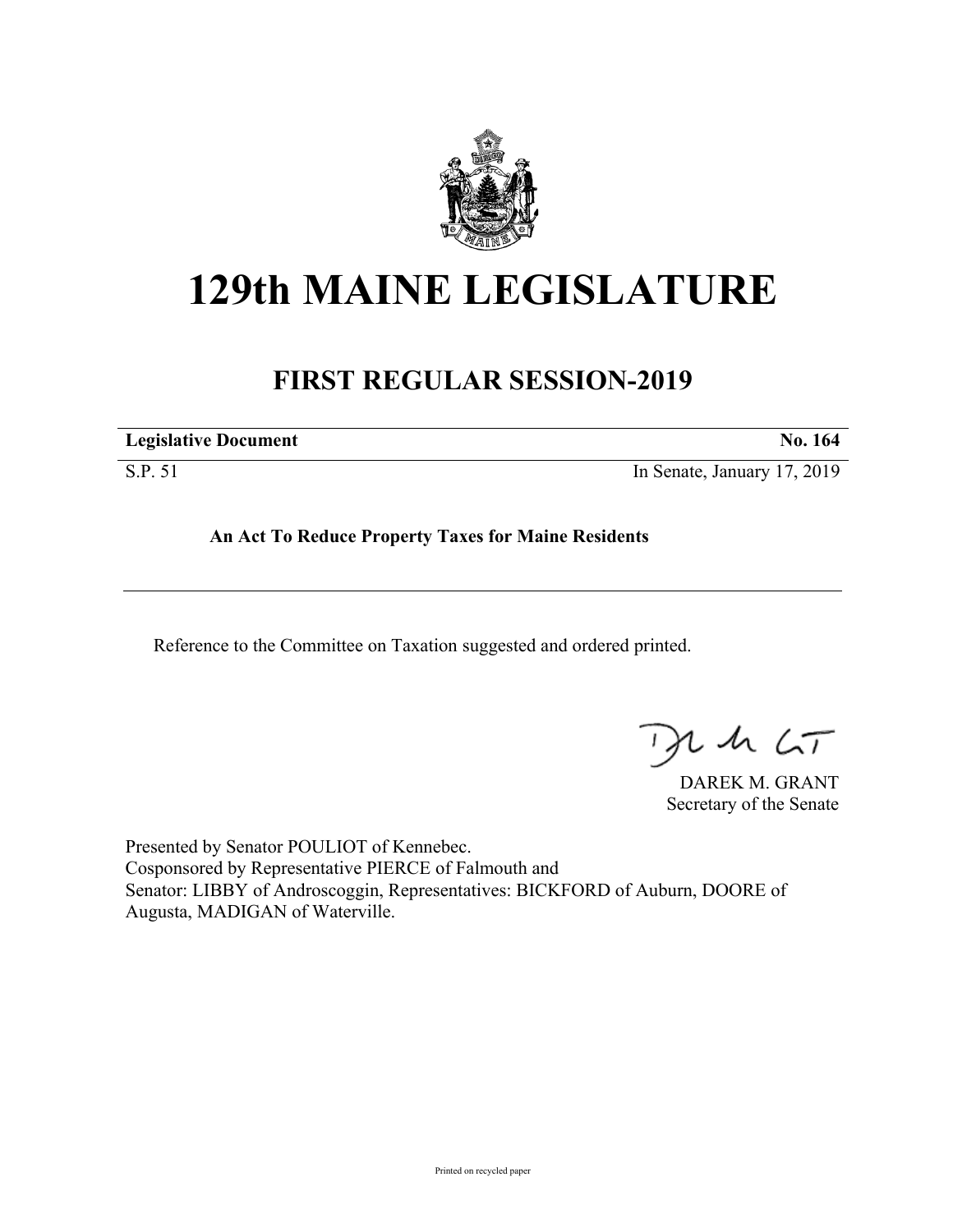**Be it enacted by the People of the State of Maine as follows:**

 **Sec. 1. 36 MRSA §683, sub-§1-B,** as enacted by PL 2015, c. 267, Pt. J, §1, is amended to read:

 **1-B. Additional exemption.** A homestead eligible for an exemption under subsection 1 is eligible for an additional exemption of \$5,000 of the just value of the homestead for property tax years beginning on April 1, 2016 and of, \$10,000 of the just value of the homestead for property tax years beginning on or after April 1, 2017 and 8 \$40,000 of the just value of the homestead for property tax years beginning on or after April 1, 2020.

 **Sec. 2. 36 MRSA §683, sub-§§3 and 4,** as amended by PL 2017, c. 284, Pt. G, §1, are further amended to read:

 **3. Effect on state valuation.** For property tax years beginning before April 1, 2018, 50% of the just value of all the homestead exemptions under this subchapter must be included in the annual determination of state valuation under sections 208 and 305. For property tax years beginning on or after April 1, 2018 and before April 1, 2020, 62.5% of the just value of all the homestead exemptions under this subchapter must be included in the annual determination of state valuation under sections 208 and 305. For property tax years beginning on or after April 1, 2020, 100% of the just value of all the homestead exemptions under this subchapter must be included in the annual determination of state valuation under sections 208 and 305.

 **4. Property tax rate.** For property tax years beginning before April 1, 2018, 50% of the just value of all the homestead exemptions under this subchapter must be included in the total municipal valuation used to determine the municipal tax rate. For property tax years beginning on or after April 1, 2018 and before April 1, 2020, 62.5% of the just value of all the homestead exemptions under this subchapter must be included in the total 26 municipal valuation used to determine the municipal tax rate. For property tax years beginning on or after April 1, 2020, 100% of the just value of all the homestead exemptions under this subchapter must be included in the total municipal valuation used to determine the municipal tax rate. The municipal tax rate as finally determined may be applied to only the taxable portion of each homestead qualified for that tax year.

 **Sec. 3. 36 MRSA §685, sub-§2,** as amended by PL 2017, c. 284, Pt. G, §2, is further amended to read:

- **2. Entitlement to reimbursement by the State; calculation.** A municipality that has approved homestead exemptions under this subchapter may recover from the State:
- A. For property tax years beginning before April 1, 2018, 50% of the taxes lost by reason of the exemptions under section 683, subsections 1 and 1-B; and
- B. For property tax years beginning on or after April 1, 2018 and before April 1, 2020, 62.5% of the taxes lost by reason of the exemptions under section 683, 39 subsections 1 and 1-B.; and